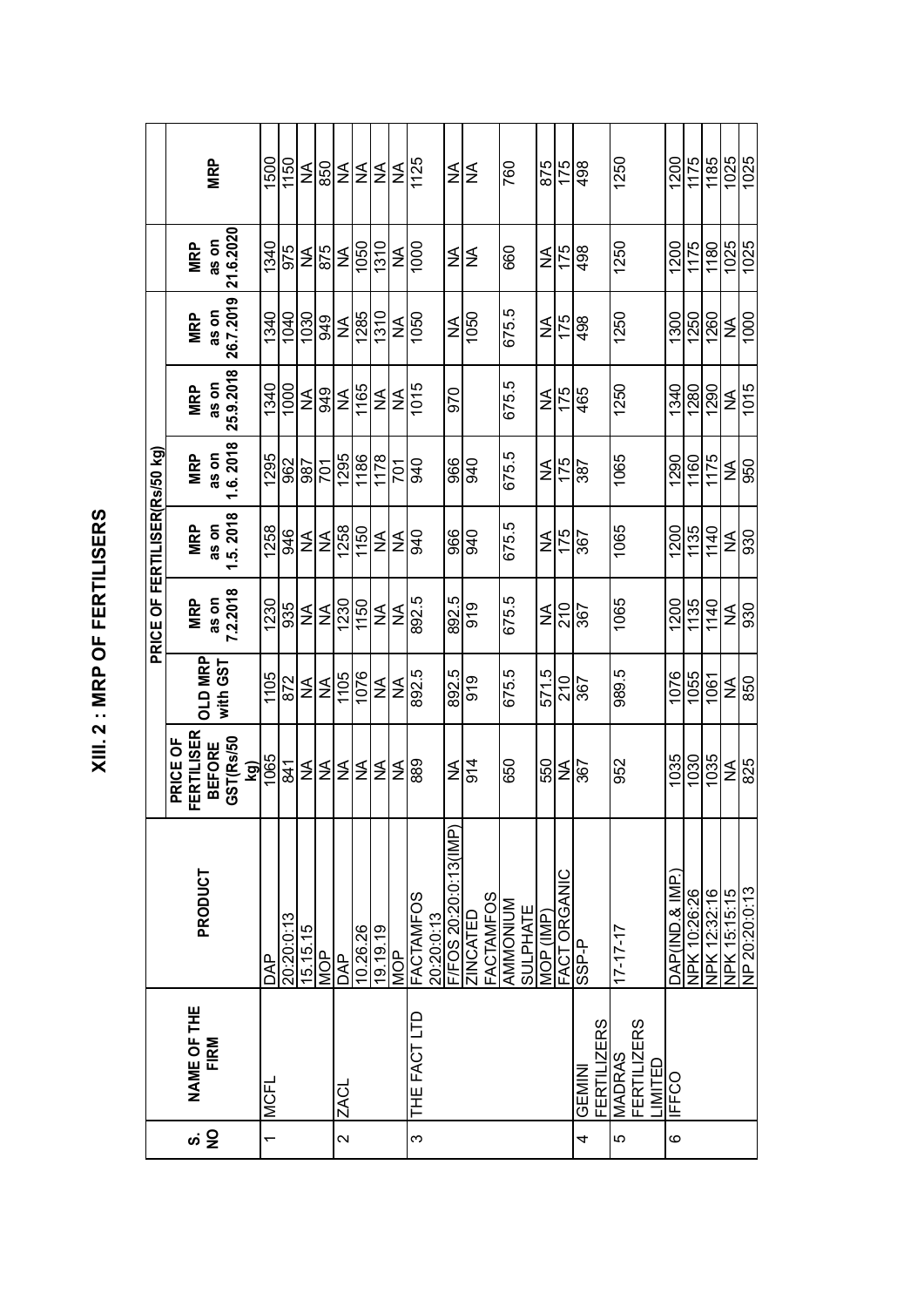|                |                            |                   |                   |            | PRICE OF FERTILISER(Rs/50 kg) |            |            |               |            |            |               |
|----------------|----------------------------|-------------------|-------------------|------------|-------------------------------|------------|------------|---------------|------------|------------|---------------|
|                |                            |                   | PRICE OF          |            |                               |            |            |               |            |            |               |
| ທ່ Q           | <b>NAME OF THE</b><br>FIRM | PRODUCT           | <b>FERTILISER</b> | OLD MRP    | <b>MRP</b>                    | <b>MRP</b> | <b>MRP</b> | <b>MRP</b>    | <b>MRP</b> | <b>MRP</b> |               |
|                |                            |                   | <b>BEFORE</b>     | with GST   | as on                         | as on      | as on      | as on         | as on      | as on      | <b>MRP</b>    |
|                |                            |                   | GST(Rs/50         |            | 7.2.2018                      | 1.5.2018   | 1.6.2018   | 25.9.2018     | 26.7.2019  | 21.6.2020  |               |
|                |                            |                   | kg)               |            |                               |            |            |               |            |            |               |
| r              | 프                          | <b>MOP</b>        | 550               | 670        | 670                           | 670        | 700        | 950           | 950        | 875        | 850           |
|                |                            | <b>AP</b>         | ≨                 | ≨          | ≸                             | 1200       | 1290       | 1400          | 1315       | 1225       | 1500          |
|                |                            | NPK 15:15:15:09   | 840               | 890        | 920                           | 920        | 920        | 920           | ≨          | ≨          | $\frac{1}{2}$ |
|                |                            | NPK 16:16:16      | 850.15            | 892        | 930                           | <b>GRG</b> | 940        | 940           | 1075       | 1075       | 1050          |
|                |                            | NPK 20:20:0:13    | 825               | 865        | 930                           | 930        | 930        | 930           | ≨          | ≨          | 1150          |
| $\infty$       | Greenstar                  | DAP               | 1090              | 1165.5     | 275.5                         | 275.5      | 333.5      | 1425          | 1450       | 1350       | 1350          |
|                |                            | 20:20:0:13        | 840               | 897.5      | 929                           | 929        | 950        | 997.5         | 1050       | 1000       | 1000          |
|                |                            | 10:26:26(lmp)     | 1025              | ró<br>1081 | 1144.5                        | 1144.5     | 1166       | 1300          | 1350       | 1350       | ≨             |
|                |                            | <b>A-dSS</b>      |                   |            |                               |            |            | 420           | 420        | 475        | 475           |
|                | <b>TAC</b>                 | Ammonium Chloride |                   | 950        | 750                           | 750        | 750        | 750           | 750        | 750        | ≨             |
| တ              | KRIBHCO                    | <b>DAP</b>        | 1035              | 1076       | 1076                          | 1250       | 1290       | 1400          | 1300       | 1250       | 1200          |
|                |                            | 10.26.26          |                   |            |                               |            |            |               | 1250       | 1200       | 1175          |
|                |                            | 20.20.0.13        | 825               | 850        | 850                           | 850        | 850        | 850           | 1000       | 1200       | 925           |
| $\tilde{a}$    | <b>GSFC</b>                | <b>DAP</b>        | ≨                 | ≨          | 1200                          | ≨          | ≨          | ≨             | 1300       | ≨          | 1200          |
|                |                            | IMP DAP           | ≸                 | ≨          | 1200                          | ≸          | ≨          | ≨             | ≨          | ≨          | ≨             |
|                |                            | 20.20.0.13        | ≨                 | ≨          | 913                           | ≨          | ≸          | ≨             | ≸          | 975        | 975           |
|                |                            | 12.32.16          | ≨                 | ≨          | 1125                          | ≨          | ≨          | ≨             | 1260       | ≨          | ≨             |
|                |                            | 10.26.26          | ≸                 | ≨          | 1120                          | ≨          | ≨          | $\frac{1}{2}$ | 1305       | 935        | ≨             |
| $\overline{z}$ | <b>RCF</b>                 | 15.15.15          | 853.45            | 887.25     | $\frac{25}{2}$<br>971         | 971.25     | 971.25     | 971.25        | 1060       | 1060       | 1060          |
|                |                            | <b>MOP</b>        |                   |            |                               |            |            |               | 970        | ≨          | 875           |
|                |                            | 20.20.0           | 856.733           | 890.713    | 0                             | ≨          | ≨          | ≨             | ≨          | ≨          | ≨             |
| $\frac{1}{2}$  | <b>CPFL</b>                | SSP-P             | 362               | 347        | 347                           | 385        | 385        | 385           | 440        | 425        | ≸             |

XIII. 2 : MRP OF FERTILISERS **XIII. 2 : MRP OF FERTILISERS**